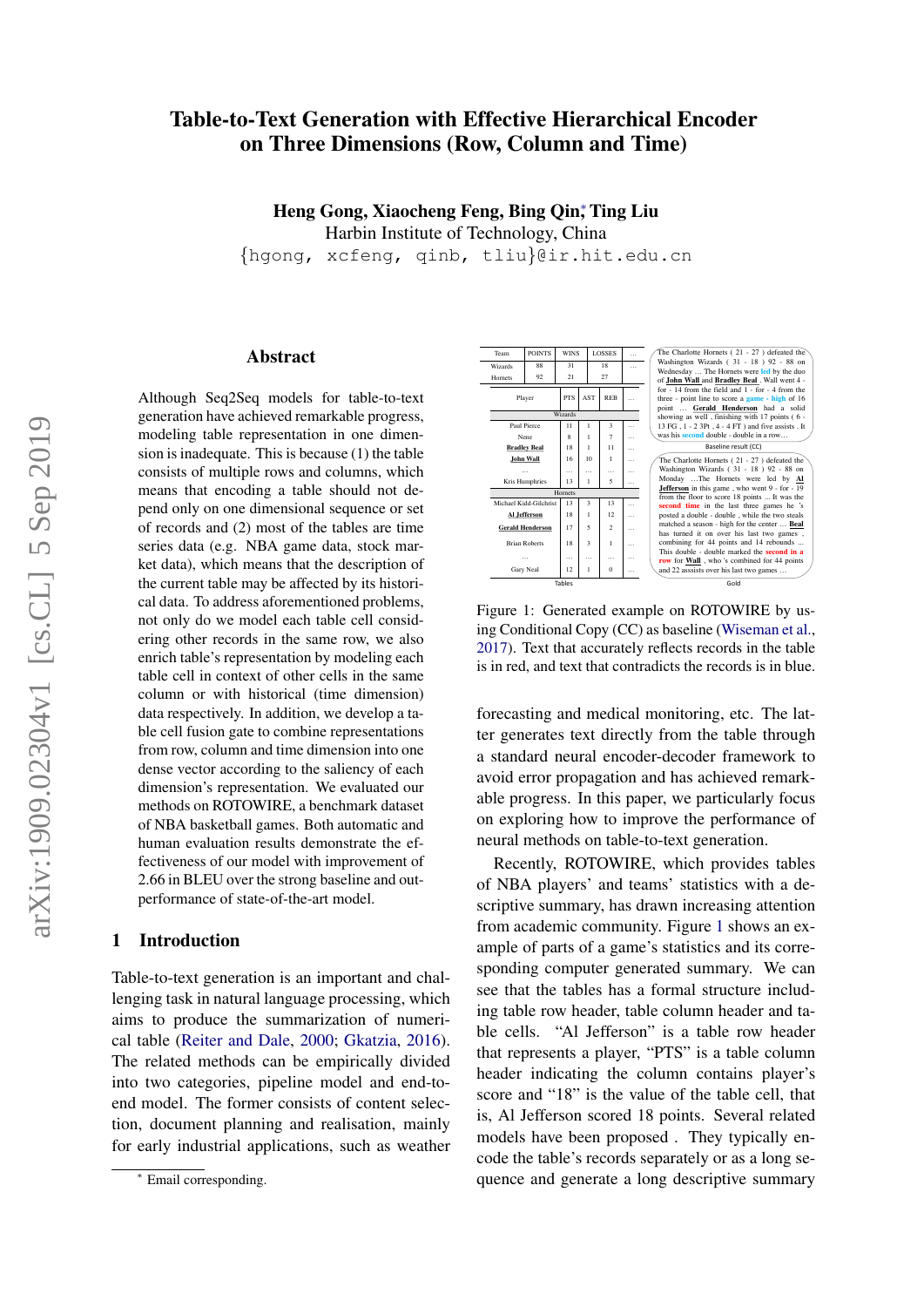by a standard Seq2Seq decoder with some modifications. [Wiseman et al.](#page-9-2) [\(2017\)](#page-9-2) explored two types of copy mechanism and found conditional copy model [\(Gulcehre et al.,](#page-9-3) [2016\)](#page-9-3) perform better . [Puduppully et al.](#page-9-4) [\(2019\)](#page-9-4) enhanced content selection ability by explicitly selecting and planning relevant records. [Li and Wan](#page-9-5) [\(2018\)](#page-9-5) improved the precision of describing data records in the generated texts by generating a template at first and filling in slots via copy mechanism. [Nie et al.](#page-9-6) [\(2018\)](#page-9-6) utilized results from pre-executed operations to improve the fidelity of generated texts. However, we claim that their encoding of tables as sets of records or a long sequence is not suitable. Because (1) the table consists of multiple players and different types of information as shown in Figure [1.](#page-0-0) The earlier encoding approaches only considered the table as sets of records or one dimensional sequence, which would lose the information of other (column) dimension. (2) the table cell consists of time-series data which change over time. That is to say, sometimes historical data can help the model select content. Moreover, when a human writes a basketball report, he will not only focus on the players' outstanding performance in the current match, but also summarize players' performance in recent matches. Lets take Figure [1](#page-0-0) again. Not only do the gold texts mention Al Jefferson's great performance in this match, it also states that "It was the second time in the last three games he's posted a double-double". Also gold texts summarize John Wall's "doubledouble" performance in the similar way. Summarizing a player's performance in recent matches requires the modeling of table cell with respect to its historical data (time dimension) which is absent in baseline model. Although baseline model Conditional Copy (CC) tries to summarize it for Gerald Henderson, it clearly produce wrong statements since he didn't get "double-double" in this match.

To address the aforementioned problems, we present a hierarchical encoder to simultaneously model row, column and time dimension information. In detail, our model is divided into three layers. The first layer is used to learn the representation of the table cell. Specifically, we employ three self-attention models to obtain three representations of the table cell in its row, column and time dimension. Then, in the second layer, we design a record fusion gate to identify the more

important representation from those three dimension and combine them into a dense vector. In the third layer, we use mean pooling method to merge the previously obtained table cell representations in the same row into the representation of the table's row. Then, we use self-attention with content selection gate [\(Puduppully et al.,](#page-9-4) [2019\)](#page-9-4) to filter unimportant rows' information. To the best of our knowledge, this is the first work on neural tableto-text generation via modeling column and time dimension information so far. We conducted experiments on ROTOWIRE. Results show that our model outperforms existing systems, improving baseline BLEU from 14.19 to 16.85  $(+18.75\%),$ P% of relation generation (RG) from 74.80 to 91.46 (+22.27%), F1% of content selection (CS) from 32.49 to 41.21  $(+26.84\%)$  and content ordering (CO) from 15.42 to 20.86 (+35.28%) on test set. It also exceeds the state-of-the-art model in terms of those metrics.

## 2 Preliminaries

### <span id="page-1-0"></span>2.1 Notations

The input to the model are tables  $S = \{s^1, s^2, s^3\}.$  $s<sup>1</sup>$ ,  $s<sup>2</sup>$ , and  $s<sup>3</sup>$  contain records about players' performance in home team, players' performance in visiting team and team's overall performance respectively. We regard each cell in the table as record. Each record  $r$  consists of four types of information including value  $r.v$  (e.g. 18), entity  $r.e$ (e.g. Al Jefferson), type r.c (e.g. POINTS) and a feature  $r.f$  (e.g. visiting) which indicate whether a player or a team compete in home court or not. Each player or team takes one row in the table and each column contains a type of record such as points, assists, etc. Also, tables contain the date when the match happened and we let  $k$  denote the date of the record. We also create timelines for records. The details of timeline construction is described in Section [2.2.](#page-2-0) For simplicity, we omit table id  $l$  and record date  $k$  in the following sections and let  $r_{i,j}$  denotes a record of  $i^{th}$  row and  $j^{th}$  column in the table. We assume the records come from the same table and  $k$  is the date of the mentioned record. Given those information, the model is expected to generate text  $y = (y_1, ..., y_t, ..., y_T)$ describing these tables. T denotes the length of the text.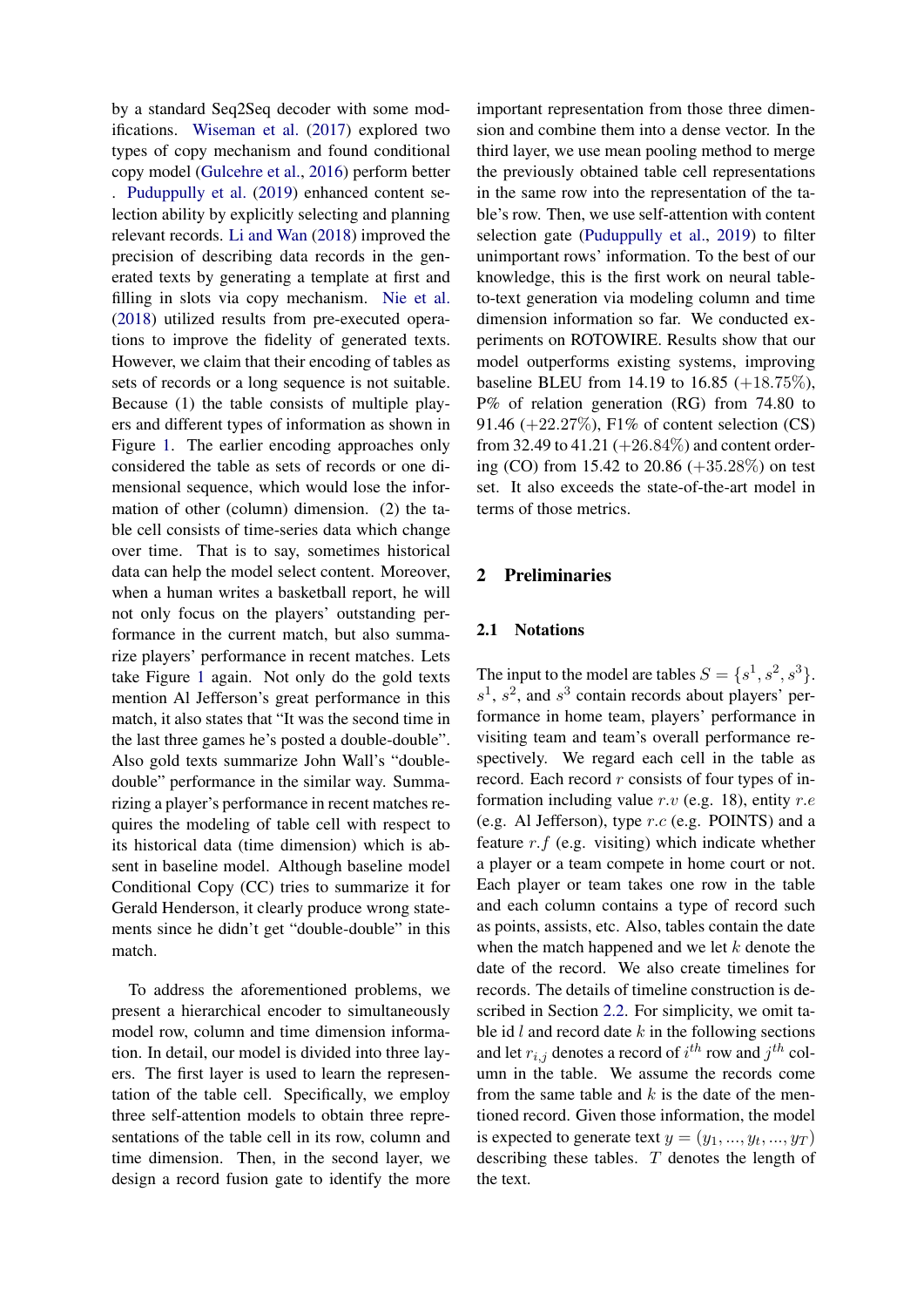<span id="page-2-1"></span>

Figure 2: The architecture of our proposed model.

## <span id="page-2-0"></span>2.2 Record Timeline Constrcution

In this paper, we construct timelines  $tl =$  ${t_l}_{e,c}$ <sub> ${E,C \atop e=1,c=1}$ </sub> for records. E denotes the number of distinct record entities and C denotes the number of record types. For each timeline  $tl_{e,c}$ , we first extract records with the same entity e and type  $c$  from dataset. Then we sort them into a sequence according to the record's date from old to new. This sequence is considered as timeline  $tl_{e.c.}$ . For example, in Figure [2,](#page-2-1) the "Timeline" part in the lower-left corner represents a timeline for entity Al Jefferson and type PTS (points).

## <span id="page-2-2"></span>2.3 Baseline Model

We use Seq2Seq model with attention [\(Luong](#page-9-7) [et al.,](#page-9-7) [2015\)](#page-9-7) and conditional copy [\(Gulcehre et al.,](#page-9-3) [2016\)](#page-9-3) as the base model. During training, given tables  $S$  and their corresponding reference texts  $y$ , the model maximized the conditional probability  $P(y|S) = \prod_{t=1}^{T} P(y_t|y_{< t}, S)$ . t is the timestep of decoder. First, for each record of the  $i^{th}$  row and  $j<sup>th</sup>$  column in the table, we utilize 1-layer MLP to encode the embeddings of each record's four types of information into a dense vector  $r_{i,j}$ ,  $r_{i,j}$  =  $ReLU(W_a[r_{i,j}.e; r_{i,j}.c; r_{i,j}.v; r_{i,j}.f] + b_a).$  $W_a$  and  $b_a$  are trainable parameters. The word embeddings for each type of information are trainable and randomly initialized before training fol-lowing [Wiseman et al.](#page-9-2) [\(2017\)](#page-9-2). [;] denotes the vector concatenation. Then, we use a LSTM decoder with attention and conditional copy to model the conditional probability  $P(y_t|y_{<};, S)$ . The base model first use attention mechanism [\(Luong et al.,](#page-9-7) [2015\)](#page-9-7) to find relevant records from the input tables and represent them as context vector. Please note that the base model doesn't utilize the structure

of three tables and normalize the attention weight  $\alpha_{t,i',j'}$  across every records in every tables. Then it combines the context vector with decoder's hidden state  $d_t$  and form a new attentional hidden state  $d_t$  which is used to generate words from vocabulary  $P_{gen}(y_t|y_{$ Also the conditional copy mechanism is adopted in base model. It introduces a variable  $z_t$  to decide whether to copy from tables or generate from vocabulary. The probability to copy from table is  $P(z_t = 1 | y_{\leq t}, S) = sigmoid(\boldsymbol{w}_e \cdot \boldsymbol{d}_t + b_e)$ . Then it decomposes the conditional probability of generating  $t^{th}$  word  $P(y_t|y_{< t}, S)$ , given the tables S and previously generated words  $y_{\leq t}$ , as follows.

$$
P(y_t, z_t | y_{< t}, S) =
$$
\n
$$
\begin{cases}\nP(z_t = 1 | y_{< t}, S) \sum_{y_t \leftarrow r_{i', j'} } \alpha_{t, i', j'} & z_t = 1 \\
P(z_t = 0 | y_{< t}, S) P_{gen}(y_t | y_{< t}, S) & z_t = 0\n\end{cases}
$$
\n(1)

## <span id="page-2-3"></span>3 Approach

In this section, we propose an effective hierarchical encoder to utilize three dimensional structure of input data in order to improve table representation. Those three dimensions include row, column and time. As shown in Figure [2,](#page-2-1) during encoding, our model consists of three layers including record encoders, record fusion gate and rowlevel encoder. Given tables S as described in Section [2.1,](#page-1-0) we first encode each record in each dimension respectively. Then we use the record fusion gate to combine them into a dense representation. Afterwards, we obtain row-level representation via mean pooling and self-attention with content selection gate. In decoding phase, the decoder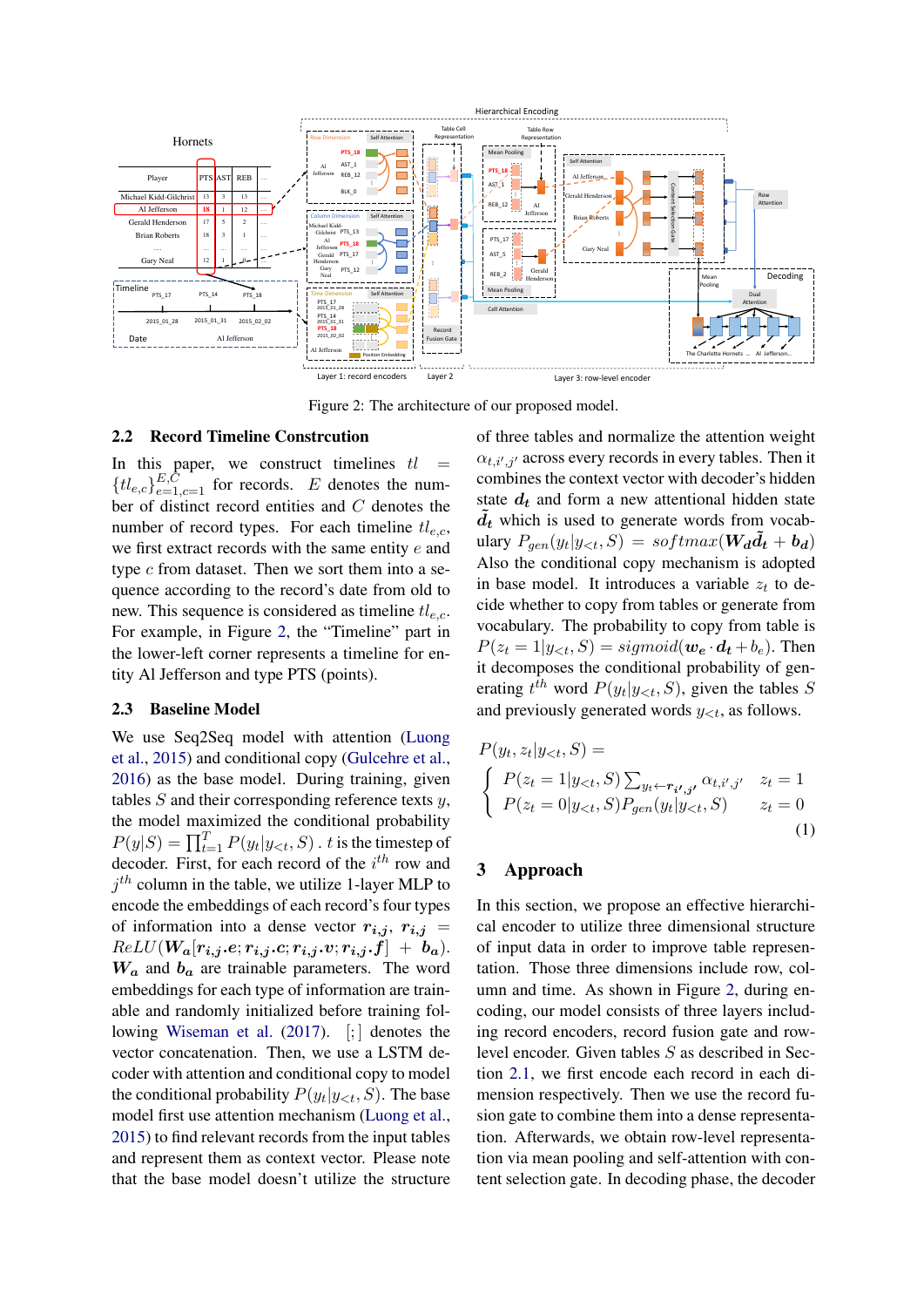can first find important row then attend to important record when generating texts. We describe model's details in following parts.

## 3.1 Layer 1: Record Encoders

## <span id="page-3-0"></span>3.1.1 Row Dimension Encoder

Based on our observation, when someone's points is mentioned in texts, some related records such as "field goals made" (FGM) and "field goals attempted" (FGA) will also be included in texts. Taken gold texts in Figure [1](#page-0-0) as example, when Al Jefferson's point 18 is mentioned, his FGM 9 and FGA 19 are also mentioned. Thus, when modeling a record, other records in the same row can be useful. Since the record in the row is not sequential, we use a self-attention network which is similar to [Liu and Lapata](#page-9-8) [\(2018\)](#page-9-8) to model records in the context of other records in the same row. Let  $r_{i,j}^{row}$  be the row dimension representation of the record of  $i^{th}$  row and  $j^{th}$  column. Then, we obtain the context vector in row dimension  $c_{i,j}^{row}$  by attending to other records in the same row as follows. Please note that  $\alpha_{i,j,j'}^{row} \propto exp(r_{i,j}^T W_o r_{i,j'})$  is normalized across records in the same row i.  $W_o$  is a trainable parameter.

$$
c_{i,j}^{row} = \sum_{j',j'\neq j} \alpha_{i,j,j'}^{row} r_{i,j'}
$$
 (2)

Then, we combine record's representation with  $c_{i,j}$  and obtain the row dimension record representation  $r_{i,j}^{row} = tanh(W_f[r_{i,j}; c_{i,j}^{row}])$ . W<sub>f</sub> is a trainable parameter.

## 3.1.2 Column Dimension Encoder

Each input table consists of multiple rows and columns. Each column in the table covers one type of information such as points. Only few of the row may have high points or other type of information and thus become the important one. For example, in "Column Dimension" part of Figure [2,](#page-2-1) "Al Jefferson" is more important than "Gary Neal" because the former one have more impressive points. Therefore, when encoding a record, it is helpful to compare it with other records in the same column in order to understand the performance level reflected by the record among his teammates (rows). We employ self-attention similar to the one used in Section [3.1.1](#page-3-0) in column dimension to compare between records. We let  $r_{i,j}^{col}$  be the column representation of the record of  $i^{th}$  row and  $j^{th}$  column. We obtain context vector in column dimen-

sion  $c_{i,j}^{col}$  as follows. Please note that  $\alpha_{j,i,i'}$  is normalized across records from different rows  $i'$  but of the same column  $j$ . The column dimension representation  $r_{i,j}^{col}$  is obtained similar to row dimension.

$$
c_{i,j}^{col} = \sum_{i',i' \neq i} \alpha_{j,i,i'}^{col} r_{i',j} \tag{3}
$$

#### 3.1.3 Time Dimension Encoder

As mentioned in Section [1,](#page-0-1) we find some expressions in texts require information about players' historical (time dimension) performance. So the history information of record  $r_{i,j}$  is important. Note that we have already constructed timeline for each record entity and type as described in Section [2.2.](#page-2-0) Given those timelines, We collect records with same entity and type in the timeline which has date before date k of the record  $r_{i,j}$  as history information. Since for some record, the history information can be too long, we set a history window. Thus, we keep most recent history information sequence within history window and denote them as  $hist(r_{i,j})$ . We model this kind of information in time dimension via selfattention. However, unlike the unordered nature of rows and columns, the history information is sequential. Therefore, we introduce a trainable position embedding  $emb_{pos}(k')$  and add it to the record's representation and obtain a new record representation  $rp_{k'}$ . It denotes the representation of a record with the same entity and type of  $r_{i,j}$ but of the date  $k'$  before  $k$  in the corresponding history window. We use  $r_{i,j}^{time}$  to denote the history representation of the record of  $i^{th}$  row and  $j^{th}$ column. Then the history dimension context vector is obtained by attending to history records in the window. Please note that we use 1-layer MLP as score function here and  $\alpha_{k,k'}^{time}$  is normalized within the history window. We obtain the time dimension representation  $r_{i,j}^{time}$  similar to row dimension.

$$
\alpha_{k,k'}^{time} \propto exp(score(\boldsymbol{rp_k}, \boldsymbol{rp_{k'}}))
$$
 (4)

$$
c_{i,j}^{time} = \sum_{k' < k} \alpha_{k,k'}^{time} r p_{k'} \tag{5}
$$

#### 3.2 Layer 2: Record Fusion Gate

After obtaining record representations in three dimension, it is important to figure out which representation plays a more important role in reflecting the record's information. If a record stands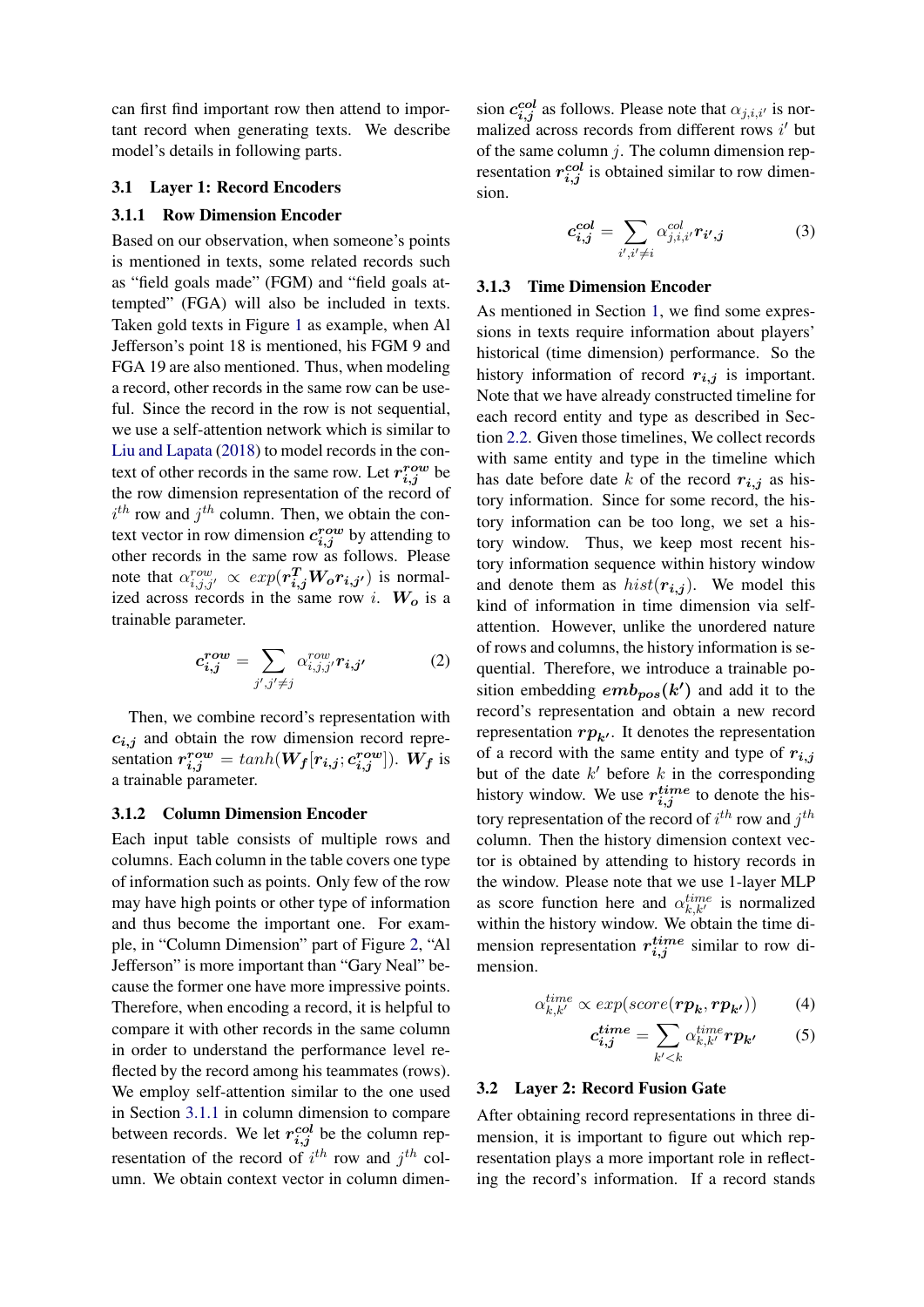out from other row's records of same column, the column dimension representation may have a higher weight in forming the overall record representation. If a record differs from previous match significantly, the history dimension representation may have a higher weight. Also, some types of information may appear in texts more frequently together which can be reflected by row dimension representation. Therefore, we propose a record fusion gate to adaptively combine all three dimension representations. First, we concatenate  $r_{i,j}^{row}$ ,  $r_{i,j}^{col}$  and  $r_{i,j}^{time}$ , then adopt a 1-layer MLP to obtain a general representation  $r_{i,j}^{gen}$  which we consider as a baseline representation of records' information. Then, we compare each dimension representation with the baseline and obtain its weight in the final record representation. We use 1-layer MLP as the score function. Equation [6](#page-4-0) shows an example of calculating column dimension representation's weight in the final record representation. The weight of row and time dimension representation is obtained similar to the weight of column dimension representation.

$$
\alpha_{fus}^{col} \propto exp(score(\boldsymbol{r}_{i,j}^{col}, \boldsymbol{r}_{i,j}^{gen}))
$$
 (6)

In the end, the fused record representation  $\tilde{r}_{i,j}$  is the weighted sum of the three dimension representations.

$$
\tilde{r}_{i,j} = \alpha_{fus}^{row} r_{i,j}^{row} + \alpha_{fus}^{col} r_{i,j}^{col} + \alpha_{fus}^{time} r_{i,j}^{time}
$$
 (7)

## 3.3 Layer 3: Row-level Encoder

For each row, we combine its records via mean pooling (Equation [8\)](#page-4-1) in order to obtain a general representation of the row which may reflect the row (player or team)'s overall performance. C denotes the number of columns.

$$
row_i = MeanPooling(\tilde{r}_{i,1}, \tilde{r}_{i,2}, ..., \tilde{r}_{i,C})
$$
 (8)

Then, we adopt content selection gate  $g_i$ , which is proposed by [Puduppully et al.](#page-9-4) [\(2019\)](#page-9-4) on rows' representations  $row_i$ , and obtain a new representation  $r\tilde{o}w_i = q_i \odot row_i$  to choose more important information based on each row's context.

#### 3.4 Decoder with Dual Attention

Since record encoders with record fusion gate provide record-level representation and row-level encoder provides row-level representation. Inspired by [Cohan et al.](#page-8-0) [\(2018\)](#page-8-0), we can modify the decoder in base model to first choose important row then attend to records when generating each word. Following notations in Section [2.3,](#page-2-2)  $\beta_{t,i} \propto exp(score(\boldsymbol{d_t},\boldsymbol{row_i}))$  obtains the attention weight with respect to each row. Please note that  $\beta_{t,i}$  is normalized across all row-level representations from all three tables. Then,  $\gamma_{t,i,j} \propto$  $exp(score(\boldsymbol{d_t}, \boldsymbol{\tilde{r}_{i,j}}))$  obtains attention weight for records. Please note that we normalize  $\gamma_{t,i,j}$ among records in the same row.

We use the row-level attention  $\beta_{t,i}$  as guidance for choosing row based on row's general representation. Then we use it to re-weight the record-level attention  $\gamma_{t,i,j}$  and change the attention weight in base model to  $\tilde{\alpha}_{t,i,j}$ . Please note that  $\tilde{\alpha}_{t,i,j}$  sum to 1 across all records in all tables.

$$
\tilde{\alpha}_{t,i,j} = \beta_{t,i} \gamma_{t,i,j} \tag{9}
$$

## 3.5 Training

<span id="page-4-0"></span>Given a batch of input tables  $\{S\}_G$  and reference output  ${Y}_{G}$ , we use negative log-likelihood as the loss function for our model. We train the model by minimizing  $L$ .  $G$  is the number of examples in the batch and  $T_q$  represents the length of  $g^{th}$  reference's length.

$$
L = -\frac{1}{G} \sum_{g=1}^{G} \sum_{t=1}^{T_g} log P(y_{t,g} | y_{< t,g}, S_g) \tag{10}
$$

### 4 Experiments

#### 4.1 Dataset and Evaluation Metrics

<span id="page-4-1"></span>We conducted experiments on ROTOWIRE [\(Wiseman et al.,](#page-9-2) [2017\)](#page-9-2). For each example, it provides three tables as described in Section [2.1](#page-1-0) which consists of 628 records in total with a long game summary. The average length of game summary is 337.1. In this paper, we followed the data split introduced in [Wiseman et al.](#page-9-2) [\(2017\)](#page-9-2): 3398 examples in training set, 727 examples in development set and 728 examples in test set. We followed [Wiseman et al.](#page-9-2) [\(2017\)](#page-9-2)'s work and use BLEU [\(Pa](#page-9-9)[pineni et al.,](#page-9-9) [2002\)](#page-9-9) and three extractive evaluation metrics RG, CS and CO [\(Wiseman et al.,](#page-9-2) [2017\)](#page-9-2) for evaluation. The main idea of the extractive evaluation metrics is to use an Information Extraction (IE) model to identify records mentioned in texts. Then compare them with tables or records extracted from reference to evaluate the model. RG (Relation Generation) measures content fidelity of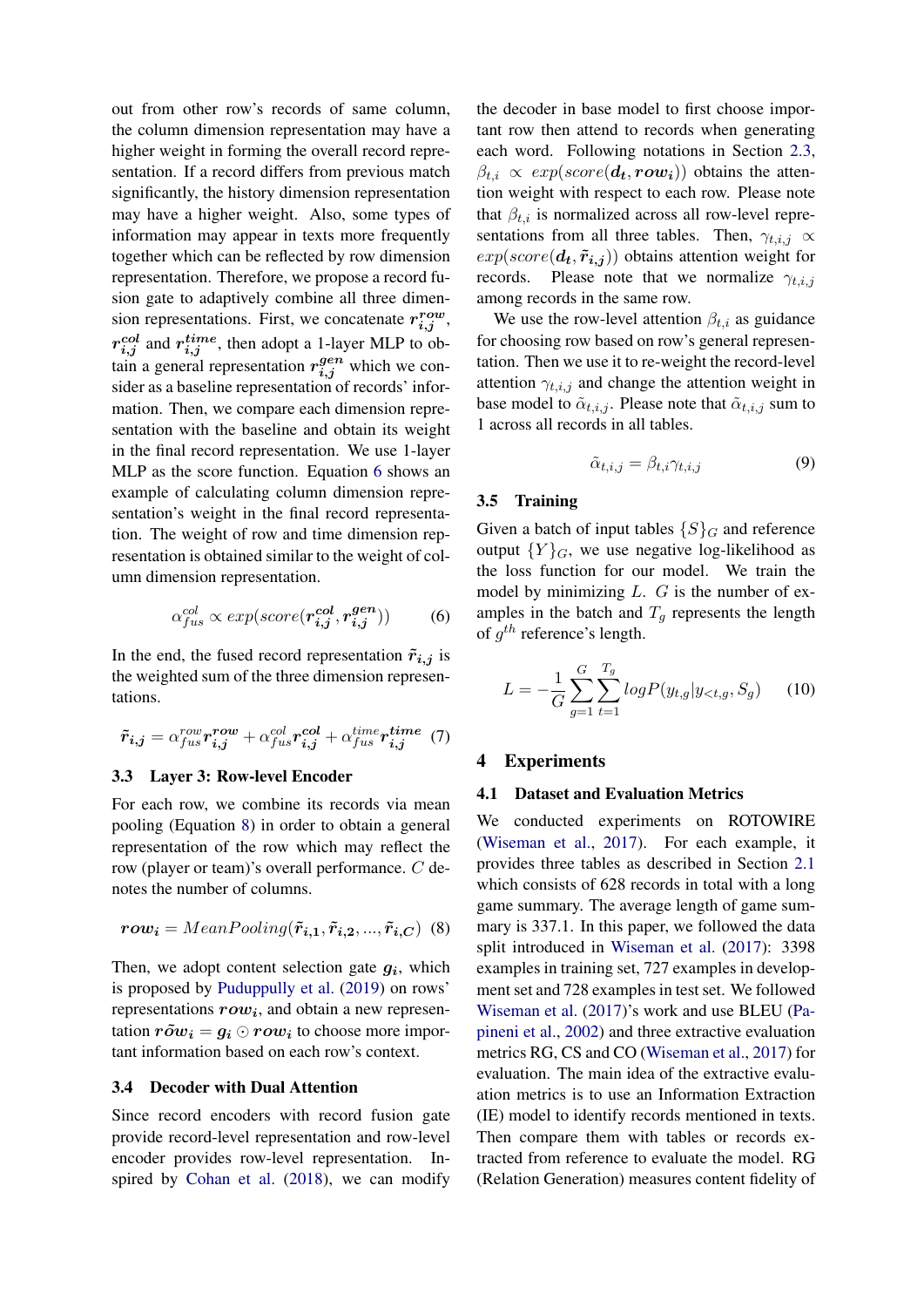<span id="page-5-0"></span>

|                                  | <b>Development</b> |       |               |                |        |          |             |
|----------------------------------|--------------------|-------|---------------|----------------|--------|----------|-------------|
| <b>Model</b>                     | RG                 |       | $\mathbf{CS}$ |                |        | $\bf CO$ | <b>BLEU</b> |
|                                  | $P\%$              | #     | $P\%$         | $\mathbf{R}\%$ | F1%    | DLD%     |             |
| Gold                             | 94.79              | 23.31 | 100.00        | 100.00         | 100.00 | 100.00   | 100.00      |
| Template                         | 99.92              | 54.23 | 26.60         | 59.13          | 36.69  | 14.39    | 8.62        |
| CC (Wiseman et al., 2017)        | 75.10              | 23.95 | 28.11         | 35.86          | 31.52  | 15.33    | 14.57       |
| NCP+CC (Puduppully et al., 2019) | 87.51              | 33.88 | 33.52         | 51.21          | 40.52  | 18.57    | 16.19       |
| <b>Hierarchical LSTM Encoder</b> | 91.59              | 32.56 | 31.62         | 44.22          | 36.87  | 17.49    | 15.21       |
| <b>Hierarchical CNN Encoder</b>  | 90.86              | 30.59 | 30.32         | 40.28          | 34.60  | 15.75    | 14.08       |
| <b>Hierarchical SA Encoder</b>   | 90.46              | 29.82 | 34.39         | 45.43          | 39.15  | 19.81    | 15.62       |
| Hierarchical MHSA Encoder        | 92.87              | 28.42 | 34.87         | 42.41          | 38.27  | 18.28    | 15.12       |
| CC (Our implementation)          | 76.50              | 22.48 | 29.18         | 34.22          | 31.50  | 15.43    | 13.65       |
| Our Model                        | 91.84              | 32.11 | 35.39         | 48.98          | 41.09  | 20.70    | 16.24       |
| -row-level encoder               | 90.19              | 27.90 | 34.70         | 42.53          | 38.22  | 20.02    | 15.32       |
| $-row$                           | 91.08              | 30.95 | 35.03         | 47.09          | 40.17  | 20.03    | 15.50       |
| -column                          | 91.66              | 28.63 | 34.83         | 43.62          | 38.73  | 19.59    | 15.99       |
| -time                            | 90.94              | 31.43 | 34.62         | 47.74          | 40.13  | 19.81    | 16.10       |
| -position embedding              | 89.97              | 28.37 | 34.72         | 43.69          | 38.69  | 19.54    | 16.05       |
| -record fusion gate              | 89.34              | 32.22 | 32.28         | 46.68          | 38.17  | 18.49    | 14.97       |
|                                  |                    |       |               | <b>Test</b>    |        |          |             |
| Gold                             | 94.89              | 24.14 | 100.00        | 100.00         | 100.00 | 100.00   | 100.00      |
| Template                         | 99.94              | 54.21 | 27.02         | 58.22          | 36.91  | 15.07    | 8.58        |
| CC (Wiseman et al., 2017)        | 74.80              | 23.72 | 29.49         | 36.18          | 32.49  | 15.42    | 14.19       |
| OpAtt (Nie et al., 2018)         |                    |       |               |                |        |          | 14.74       |
| NCP+CC (Puduppully et al., 2019) | 87.47              | 34.28 | 34.18         | 51.22          | 41.00  | 18.58    | 16.50       |
| CC (Our implementation)          | 75.37              | 22.32 | 28.91         | 33.12          | 30.87  | 15.34    | 14.02       |
| Our model                        | 91.46              | 31.47 | 36.09         | 48.01          | 41.21  | 20.86    | 16.85       |

Table 1: Automatic evaluation results. Results were obtained using [Puduppully et al.](#page-9-4) [\(2019\)](#page-9-4)'s updated models

texts. CS (Content Selection) measures model's ability on content selection. CO (Content Ordering) measures model's ability on ordering the chosen records in texts. We refer the readers to [Wise](#page-9-2)[man et al.](#page-9-2)  $(2017)$ 's paper for more details.

## 4.2 Implementation Details

Following configurations in [Puduppully et al.](#page-9-4) [\(2019\)](#page-9-4), we set word embedding and LSTM decoder hidden size as 600. The decoder's layer was set to be 2. Input feeding [\(Luong et al.,](#page-9-7) [2015\)](#page-9-7) was also used for decoder. We applied dropout at a rate 0.3. For training, we used Adagrad [\(Duchi et al.,](#page-8-1) [2010\)](#page-8-1) optimizer with learning rate of 0.15, truncated BPTT (block length 100), batch size of 5 and learning rate decay of 0.97. For inferring, we set beam size as 5. We also set the history windows size as 3 from {3,5,7} based on the results. Code of our model can be found at [https://github.com/ernestgong/data2text](https://github.com/ernestgong/data2text-three-dimensions/)[three-dimensions/.](https://github.com/ernestgong/data2text-three-dimensions/)

## 4.3 Results

## 4.3.1 Automatic Evaluation

Table [1](#page-5-0) displays the automatic evaluation results on both development and test set. We chose Conditional Copy (CC) model as our baseline, which is the best model in [Wiseman et al.](#page-9-2) [\(2017\)](#page-9-2). We included reported scores with updated IE model by [Puduppully et al.](#page-9-4) [\(2019\)](#page-9-4) and our implementation's result on CC in this paper. Also, we compared our models with other existing works on this dataset including OpATT [\(Nie et al.,](#page-9-6) [2018\)](#page-9-6) and Neural Content Planning with conditional copy (NCP+CC) [\(Puduppully et al.,](#page-9-4) [2019\)](#page-9-4). In addition, we implemented three other hierarchical encoders that encoded tables' row dimension information in both record-level and row-level to compare with the hierarchical structure of encoder in our model. The decoder was equipped with dual attention [\(Cohan et al.,](#page-8-0) [2018\)](#page-8-0). The one with LSTM cell is similar to the one in [Cohan et al.](#page-8-0) [\(2018\)](#page-8-0) with 1 layer from {1,2,3}. The one with CNN cell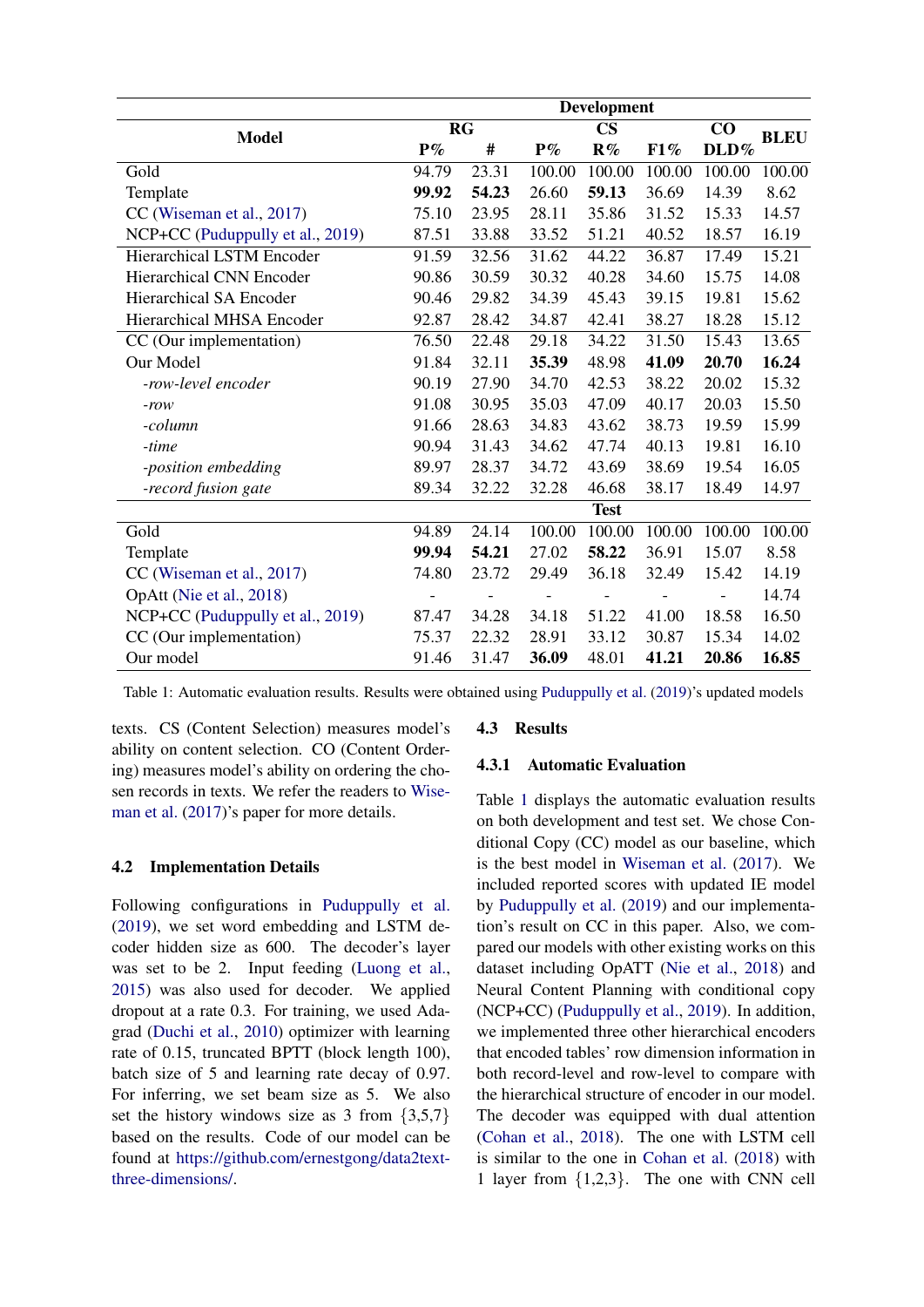[\(Gehring et al.,](#page-9-10) [2017\)](#page-9-10) has kernel width 3 from {3, 5} and 10 layer from {5,10,15,20}. The one with transformer-style encoder (MHSA) [\(Vaswani](#page-9-11) [et al.,](#page-9-11) [2017\)](#page-9-11) has 8 head from  $\{8, 10\}$  and 5 layer from  $\{2,3,4,5,6\}$ . The heads and layers mentioned above were for both record-level encoder and rowlevel encoder respectively. The self-attention (SA) cell we used, as described in Section [3,](#page-2-3) achieved better overall performance in terms of F1% of CS, CO and BLEU among the hierarchical encoders. Also we implemented a template system same as the one used in [Wiseman et al.](#page-9-2) [\(2017\)](#page-9-2) which outputted eight sentences: an introductory sentence (two teams' points and who win), six top players' statistics (ranked by their points) and a conclusion sentence. We refer the readers to [Wiseman et al.](#page-9-2) [\(2017\)](#page-9-2)'s paper for more detailed information on templates. The gold reference's result is also included in Table [1.](#page-5-0) Overall, our model performs better than other neural models on both development and test set in terms of RG's P%, F1% score of CS, CO and BLEU, indicating our model's clear improvement on generating high-fidelity, informative and fluent texts. Also, our model with three dimension representations outperforms hierarchical encoders with only row dimension representation on development set. This indicates that cell and time dimension representation are important in representing the tables. Compared to reported baseline result in [Wiseman et al.](#page-9-2) [\(2017\)](#page-9-2), we achieved improvement of 22.27% in terms of RG, 26.84% in terms of CS F1%, 35.28% in terms of CO and 18.75% in terms of BLEU on test set. Unsurprisingly, template system achieves best on RG P% and CS R% due to the included domain knowledge. Also, the high RG # and low CS P% indicates that template will include vast information while many of them are deemed redundant. In addition, the low CO and low BLEU indicates that the rigid structure of the template will produce texts that aren't as adaptive to the given tables and natural as those produced by neural models. Also, we conducted ablation study on our model to evaluate each component's contribution on development set. Based on the results, the absence of row-level encoder hurts our model's performance across all metrics especially the content selection ability.

Row, column and time dimension information are important to the modeling of tables because subtracting any of them will result in performance

<span id="page-6-0"></span>

| Model $\frac{RG}{P\%}$ # $\frac{CS}{P\%}$ $\frac{CO}{R\%}$ DLD% BLEU |  |  |  |                                              |  |  |
|----------------------------------------------------------------------|--|--|--|----------------------------------------------|--|--|
|                                                                      |  |  |  |                                              |  |  |
|                                                                      |  |  |  | Gold 96.01 17.17 100.00 100.00 100.00 100.00 |  |  |
|                                                                      |  |  |  | TEM 99.9754.1423.88 72.63 11.90 8.33         |  |  |
|                                                                      |  |  |  | CC 75.2616.3732.63 39.62 15.34 14.03         |  |  |
|                                                                      |  |  |  | DEL* 84.8619.3130.81 38.79 16.34 16.19       |  |  |
|                                                                      |  |  |  | NCP 87.9924.5035.97 55.85 16.98 16.22        |  |  |
|                                                                      |  |  |  | Ours 92.5122.7338.52 52.98 19.95 16.69       |  |  |

Table 2: Automatic evaluation results on test set. Results were obtained using [Wiseman et al.](#page-9-2) [\(2017\)](#page-9-2)'s trained extractive evaluation models with relexicalization [\(Li and Wan,](#page-9-5) [2018\)](#page-9-5). <sup>∗</sup> We include delayed copy (DEL)'s result in the paper [\(Li and Wan,](#page-9-5) [2018\)](#page-9-5) for comparison.

drop. Also, position embedding is critical when modeling time dimension information according to the results. In addition, record fusion gate plays an important role because BLEU, CO, RG P% and CS P% drop significantly after subtracting it from full model. Results show that each component in the model contributes to the overall performance. In addition, we compare our model with delayed copy model (DEL) [\(Li and Wan,](#page-9-5) [2018\)](#page-9-5) along with gold text, template system (TEM), conditional copy (CC) [\(Wiseman et al.,](#page-9-2) [2017\)](#page-9-2) and NCP+CC (NCP) [\(Puduppully et al.,](#page-9-4) [2019\)](#page-9-4). [Li and](#page-9-5) [Wan](#page-9-5) [\(2018\)](#page-9-5)'s model generate a template at first and then fill in the slots with delayed copy mechanism. Since its result in [Li and Wan](#page-9-5) [\(2018\)](#page-9-5)'s paper was evaluated by IE model trained by [Wise](#page-9-2)[man et al.](#page-9-2) [\(2017\)](#page-9-2) and "relexicalization" by [Li and](#page-9-5) [Wan](#page-9-5) [\(2018\)](#page-9-5), we adopted the corresponding IE model and re-implement "relexicalization" as suggested by [Li and Wan](#page-9-5) [\(2018\)](#page-9-5) for fair comparison. Please note that CC's evaluation results via our reimplemented "relexicalization" is comparable to the reported result in [Li and Wan](#page-9-5) [\(2018\)](#page-9-5). We applied them on models other than DEL as shown in Table [2](#page-6-0) and report DEL's result from [\(Li and Wan,](#page-9-5) [2018\)](#page-9-5)'s paper. It shows that our model outperform [Li and Wan](#page-9-5) [\(2018\)](#page-9-5)'s model significantly across all automatic evaluation metrics in Table [2.](#page-6-0)

### 4.3.2 Human Evaluation

In this section, we hired three graduates who passed intermediate English test (College English Test Band 6) and were familiar with NBA games to perform human evaluation.

First, in order to check if history information is important, we sampled 100 summaries from train-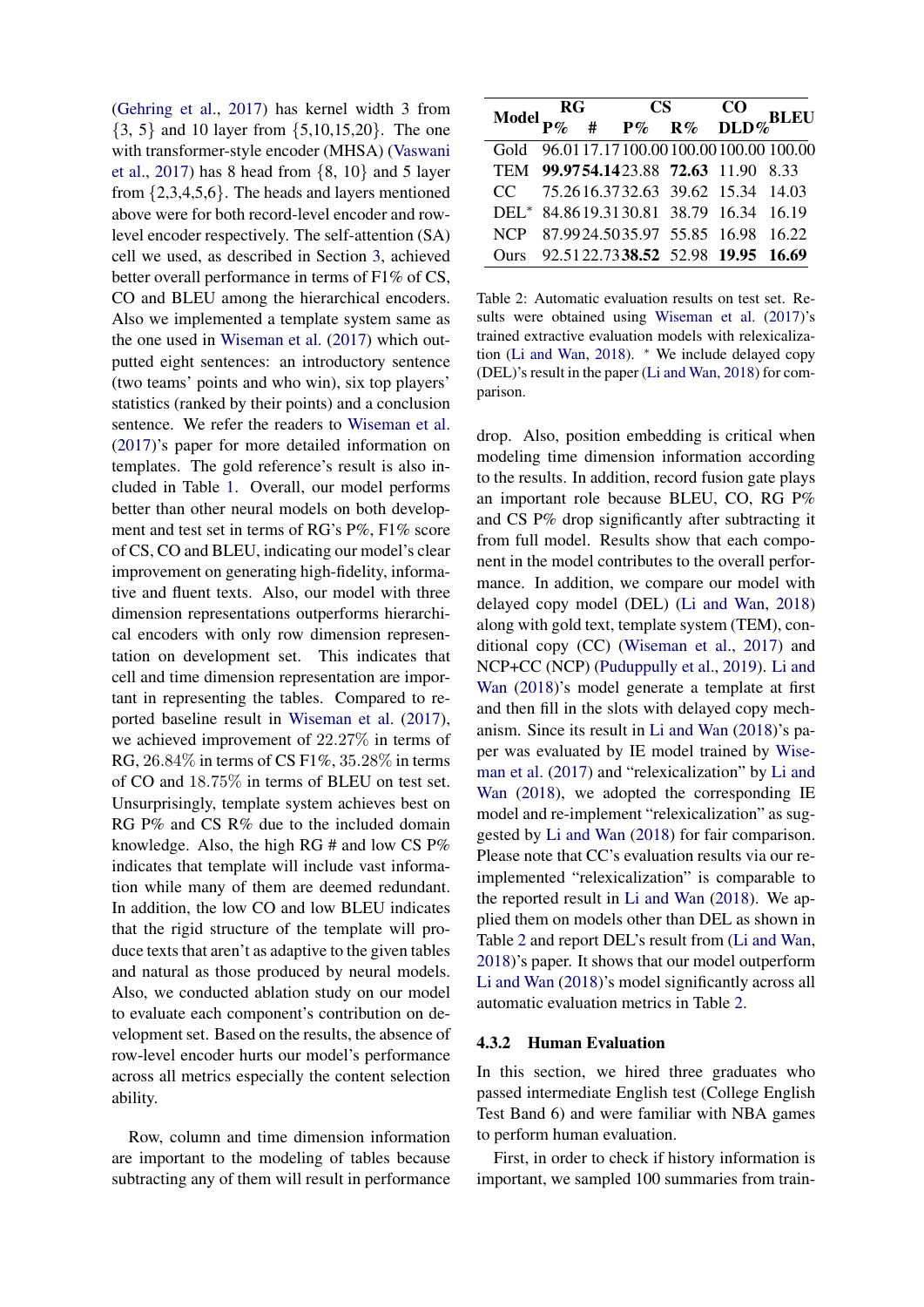<span id="page-7-0"></span>

|  |                      | Model #Sup #Cont #Gram #Coher #Conc |            |
|--|----------------------|-------------------------------------|------------|
|  |                      | Gold 3.48 0.19 16.67 24.22 25.78    |            |
|  |                      | Temp 7.83 0.00 11.56 -16.67 21.11   |            |
|  |                      | $CC$ 3.91 1.23 -11.33 -7.78 -28.00  |            |
|  | NCP 5.15 0.82 -17.33 | $-5.33 -17.11$                      |            |
|  | Ours 3.63 0.44 0.44  |                                     | 5.56 -1.78 |

Table 3: Human evaluation results.

ing set and asked raters to manually check whether the summary contained expressions that need to be inferred from history information. It turns out that 56.7% summaries of the sampled summaries need history information.

Following human evaluation settings in [Pudup](#page-9-4)[pully et al.](#page-9-4) [\(2019\)](#page-9-4), we conducted the following human evaluation experiments at the same scale. The second experiment is to assess whether the improvement on relation generation metric reported in automatic evaluation is supported by human evaluation. We compared our full model with gold texts, template-based system, CC [\(Wiseman](#page-9-2) [et al.,](#page-9-2) [2017\)](#page-9-2) and NCP+CC (NCP) [\(Puduppully](#page-9-4) [et al.,](#page-9-4) [2019\)](#page-9-4). We randomly sampled 30 examples from test set. Then, we randomly sampled 4 sentences from each model's output for each example. We provided the raters of those sampled sentences with the corresponding NBA game statistics. They were asked to count the number of supporting and contradicting facts in each sentence. Each sentence is rated independently. We report the average number of supporting facts (#Sup) and contradicting facts (#Cont) in Table [3.](#page-7-0) Unsurprisingly, template-based system includes most supporting facts and least contradicting facts in its texts because the template consists of a large number of facts and all of those facts are extracted from the table. Also, our model produces less contradicting facts than other two neural models. Although our model produces less supporting facts than NCP and CC, it still includes enough supporting facts (slightly more than gold texts). Also, comparing to NCP+CC (NCP)s tendency to include vast information that contain redundant information, our models ability to select and accurately convey information is better. All other results (Gold, CC, NCP and ours) are significantly different from template-based system's results in terms of number of supporting facts according to one-way ANOVA with posthoc Tukey HSD tests. All significance difference reported in this paper are less than 0.05. Our model is also significantly different from the NCP model. As for average number of contradicting facts, our model is significantly different from other two neural models. Surprisingly, gold texts were found containing contradicting facts. We checked the raters's result and found that gold texts occasionally include wrong field-goal or three-point percent or wrong points difference between the winner and the defeated team. We can treat the average contradicting facts number of gold texts as a lower bound.

In the third experiment, following [Puduppully](#page-9-4) [et al.](#page-9-4) [\(2019\)](#page-9-4), we asked raters to evaluate those models in terms of grammaticality (is it more fluent and grammatical?), coherence (is it easier to read or follows more natural ordering of facts? ) and conciseness (does it avoid redundant information and repetitions?). We adopted the same 30 examples from above and arranged every 5-tuple of summaries into 10 pairs. Then, we asked the raters to choose which system performs the best given each pair. Scores are computed as the difference between percentage of times when the model is chosen as the best and percentage of times when the model is chosen as the worst. Gold texts is significantly more grammatical than others across all three metrics. Also, our model performs significantly better than other two neural models (CC, NCP) in all three metrics. Template-based system generates significantly more grammatical and concise but significantly less coherent results, compared to all three neural models. Because the rigid structure of texts ensures the correct grammaticality and no repetition in template-based system's output. However, since the templates are stilted and lack variability compared to others, it was deemed less coherent than the others by the raters.

## 4.3.3 Qualitative Example

<span id="page-7-1"></span>**Our model**: The Charlotte Hornets ( 21 - 27 ) defeated the Washington Wizards ( 31 - 18 ) 92 - 88 on Monday … The Hornets were led by **Al Jefferson** , who recorded a **double - double** of his own with 18 points  $(9 - 19 \text{ FG}, 0 - 2 \text{ FT})$  and 12 rebounds . It was his **second double double** over his last three games ... The only other Wizard to reach **double - digit points** was **Kris Humphries** , who came off the bench for 13 points ( $4 - 8$  FG,  $5 - 6$  FT) and five rebounds in 26 minutes ...

Figure 3: An generation example of our model based on the same tables in Figure 1. Text that accurately reflects players (Al Jefferson and Kris Humphries) performance is in red.

Figure [3](#page-7-1) shows an example generated by our model. It evidently has several nice properties: it can accurately select important player "Al Jef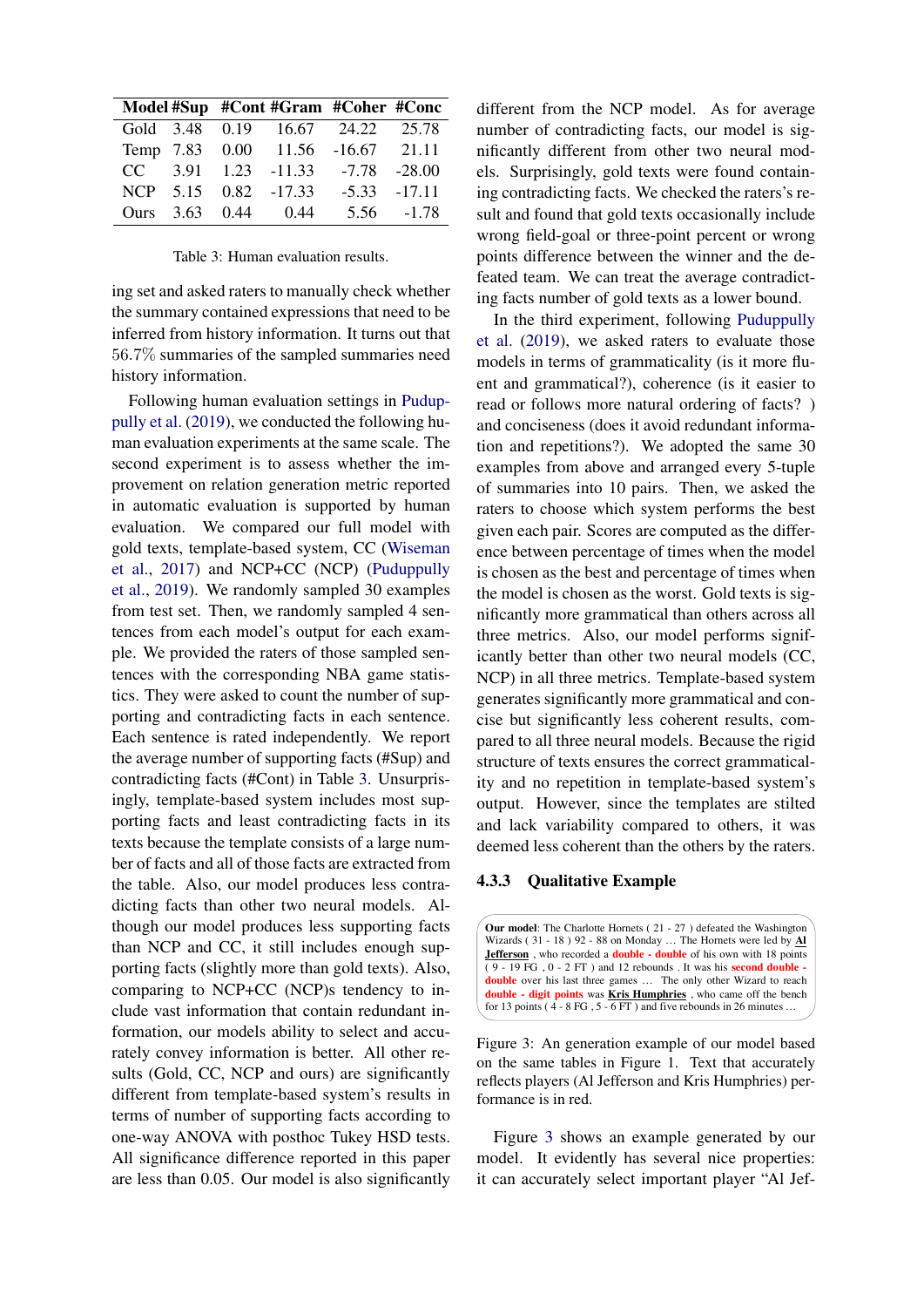ferson" from the tables who is neglected by baseline model, which need the model to understand performance difference of a type of data (column) between each rows (players). Also it correctly summarize performance of "Al Jefferson" in this match as "double-double" which requires ability to capture dependency from different columns (different type of record) in the same row (player). In addition, it models "Al Jefferson" history performance and correctly states that "It was his second double-double over his last three games", which is also mentioned in gold texts included in Figure 1 in a similar way.

## 5 Related Work

In recent years, neural data-to-text systems make remarkable progress on generating texts directly from data. [Mei et al.](#page-9-12) [\(2016\)](#page-9-12) proposes an encoderaligner-decoder model to generate weather forecast, while [Jain et al.](#page-9-13) [\(2018\)](#page-9-13) propose a mixed hierarchical attention. [Sha et al.](#page-9-14) [\(2018\)](#page-9-14) proposes a hybrid content- and linkage-based attention mechanism to model the order of content. [Liu](#page-9-15) [et al.](#page-9-15) [\(2018\)](#page-9-15) propose to integrate field information into table representation and enhance decoder with dual attention. [Bao et al.](#page-8-2) [\(2018\)](#page-8-2) develops a table-aware encoder-decoder model. [Wiseman](#page-9-2) [et al.](#page-9-2) [\(2017\)](#page-9-2) introduced a document-scale data-totext dataset, consisting of long text with more redundant records, which requires the model to select important information to generate. We describe recent works in Section [1.](#page-0-1) Also, some studies in abstractive text summarization encode long texts in a hierarchical manner. [Cohan et al.](#page-8-0) [\(2018\)](#page-8-0) uses a hierarchical encoder to encode input, paired with a discourse-aware decoder. [Ling](#page-9-16) [and Rush](#page-9-16) [\(2017\)](#page-9-16) encode document hierarchically and propose coarse-to-fine attention for decoder. Recently, [Liu et al.](#page-9-17) [\(2019\)](#page-9-17) propose a hierarchical encoder for data-to-text generation which uses LSTM as its cell. [Murakami et al.](#page-9-18) [\(2017\)](#page-9-18) propose to model stock market time-series data and generate comments. As for incorporating historical background in generation, [Robin](#page-9-19) [\(1994\)](#page-9-19) proposed to build a draft with essential new facts at first, then incorporate background facts when revising the draft based on functional unification grammars. Different from that, we encode the historical (time dimension) information in the neural datato-text model in an end-to-end fashion. Existing works on data-to-text generation neglect the joint representation of tables' row, column and time dimension information. In this paper, we propose an effective hierarchical encoder which models information from row, column and time dimension simultaneously.

## 6 Conclusion

In this work, we present an effective hierarchical encoder for table-to-text generation that learns table representations from row, column and time dimension. In detail, our model consists of three layers, which learn records' representation in three dimension, combine those representations via their sailency and obtain row-level representation based on records' representation. Then, during decoding, it will select important table row before attending to records. Experiments are conducted on ROTOWIRE, a benchmark dataset of NBA games. Both automatic and human evaluation results show that our model achieves the new state-of-the-art performance.

## Acknowledgements

We would like to thank the anonymous reviewers for their helpful comments. We'd also like to thank Xinwei Geng, Yibo Sun, Zhengpeng Xiang and Yuyu Chen for their valuable input. This work was supported by the National Key R&D Program of China via grant 2018YFB1005103 and National Natural Science Foundation of China (NSFC) via grant 61632011 and 61772156.

## References

- <span id="page-8-2"></span>Junwei Bao, Duyu Tang, Nan Duan, Zhao Yan, Yuanhua Lv, Ming Zhou, and Tiejun Zhao. 2018. Tableto-text: Describing table region with natural language. In *The Thirty-Second AAAI Conference on Artificial Intelligence*, pages 5020–5027. Association for the Advancement of Artificial Intelligence.
- <span id="page-8-0"></span>Arman Cohan, Franck Dernoncourt, Doo Soon Kim, Trung Bui, Seokhwan Kim, Walter Chang, and Nazli Goharian. 2018. A discourse-aware attention model for abstractive summarization of long documents. In *Proceedings of the 2018 Conference of the North American Chapter of the Association for Computational Linguistics: Human Language Technologies*, pages 615–621. ACL.
- <span id="page-8-1"></span>John C. Duchi, Elad Hazan, and Yoram Singer. 2010. Adaptive subgradient methods for online learning and stochastic optimization. *Journal of Machine Learning Research*, 12:2121–2159.